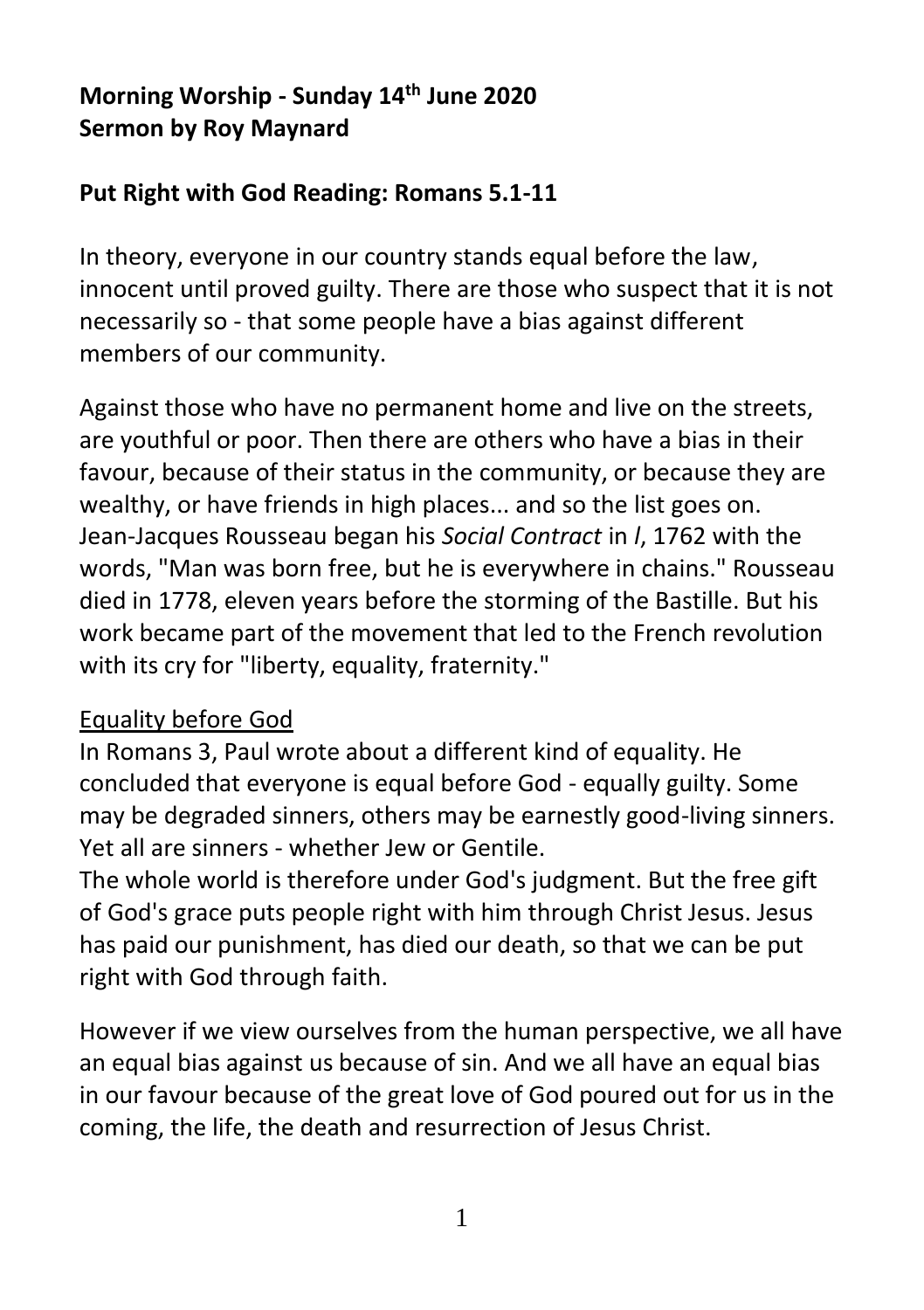Faith

In Romans chapter 4, Paul develops the theme of the importance of faith. We still have the option of whether we want to be dealt with on our own merits, or on the basis of the gift of God's grace. On our own merits, not one of us can be made right with God. By faith, by our dependence on what God has done for sinners in his Son, Jesus Christ, we can all be put right with God.

Paul refers to the example of Abraham who God accepted as righteous because of his faith, not because of the things he did. And, Paul notes, he was accepted as righteous before he was circumcised - which makes him the father of all people of faith, whether Jew or Gentile. Abraham showed his faith through his actions. Abraham's faith wasn't dead or passive, it was alive and active. If I board a train and take a trip to London, when I arrive, I can't boast, "Look at what I've done!" If faith in trains is just an intellectual exercise, just a theoretical action of the mind, and I take no action to buy a ticket or board the train, I will never get further than my front door.

In the same way, faith in God must actively accept and depend on the redemptive work of Jesus - leading to a life which is constantly one of action. Works can never save us from our sins, but a faith that is real will lead to a whole lifetime of works. A true faith demands action. In Romans chapter 4. v24 -25, Paul says, "God will credit righteousness, to us who believe in him who raised Jesus our Lord from the dead. He was delivered over to death for our sins and was raised to life for our justification."

It is important for us to grasp this final verse of chapter 4 "He was delivered over to death for our sins and was raised to life for our justification". It is the key to understanding chapter 5. All of us have some appreciation that Christ died for our sins. The cross is a central Christian symbol and forgiveness is a central Christian theme. Paul is here emphasising the resurrection - Jesus was "raised to life for our justification." Forgiveness is the important entry-point, but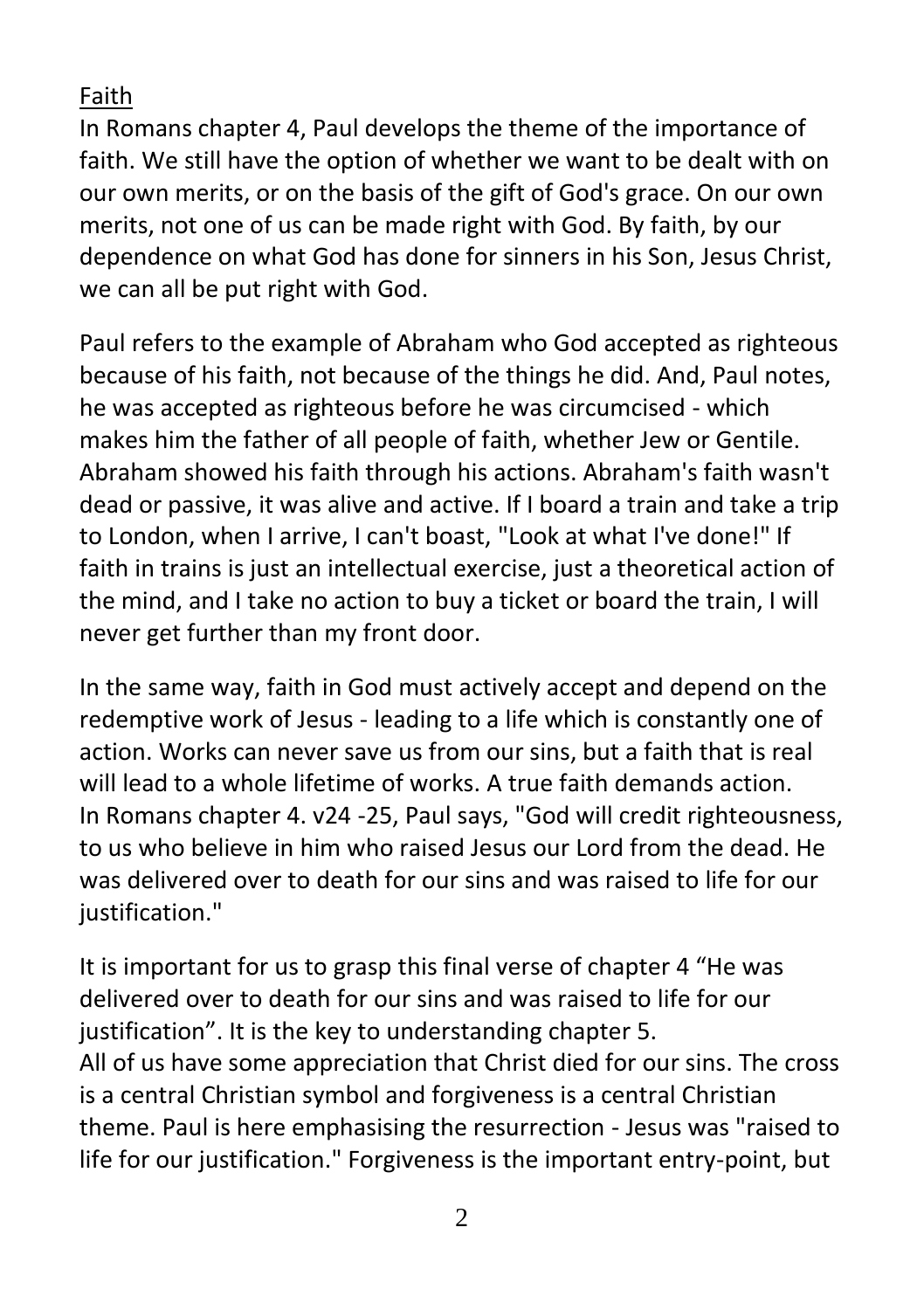God's purpose is new life, a new relationship with him. The term for this is "justification" - "justification by faith."

Sometimes we have talked about it as if it merely means being forgiven, whereas it really speaks of having a restored relationship with God. Keep your focus, not just on the cross - and forgiveness - but on the resurrection - and the new relationship with God.

The young man was in the far country. He had sinned against heaven and against his father. He was no longer worthy to be called his son. Yet he received his father's gift of grace. He received what he didn't deserve. He was forgiven, this is the story of the prodigal son.

But he was also restored, brought back into a right relationship with his father and the household. The robe and sandals and ring weren't just to replace his beggar's rags. They tell us that his father received him back with honour as a son. Much learning and growing would no doubt have to follow.

What about his attitude to the farm-work? What about the fractured relationship with his elder brother? What would he now do to heal the hurts he had caused? Yet he was received back on the basis of the father's grace. And he didn't turn back to the far country - he accepted that grace by faith.

### Justification by Faith

Paul begins chapter 5, "Therefore since we have been justified through faith," there are certain consequences. One of them is "peace with God through our Lord Jesus Christ." The rebel sinner has stopped his fighting against God and is accepted.

Paul must have often recalled his Damascus road experience persecuting Jesus, kicking against the pricks of conscience as the Holy Spirit strove to bring him to faith. Even as that faithful disciple Ananias laid hands on him so that he might receive his sight back, there must have been the overwhelming awareness of peace with God.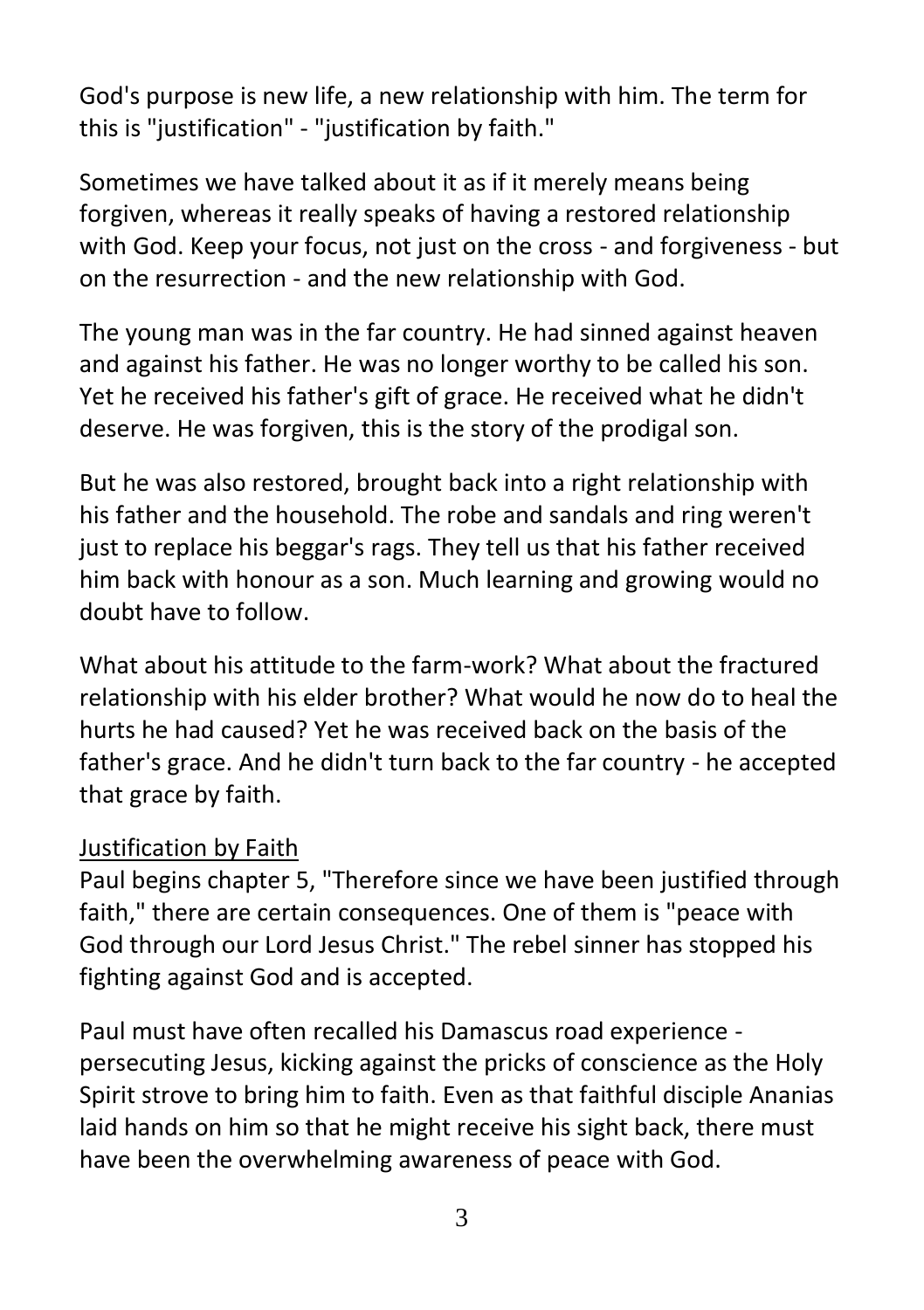In a short space of time Paul the antagonist became Paul the evangelist. The good-living sinner who knows that his life just doesn't reach the mark, who is conscience-stricken because of honest failure and sin…but he comes to know the beautiful peace of forgiveness, as the love of God pours over his.

By faith, Paul says, we now live in this experience of God's grace. God hasn't fully worked out his plan in us yet, but "we rejoice in the hope of the glory of God." We all fell short of the glory of God, but now we're going to reach it. The sufferings that happen to us along the way will produce perseverance, developing our character and feeding this hope - this confident expectation. And it's not an idle hope - a pie in the sky event when you die. Already "God has poured out his love into our hearts by the Holy Spirit, who he has given to us."

This is not just a nice feeling. "God demonstrates his own love for us in this: While we were still sinners, Christ died for us" The symbol of the cross and the sacrament of the Lord's Supper are both reminders of this central truth of what God has done. "We have now been justified [put right with God] by Jesus blood..." That means that we are "saved from God's wrath through Jesus." In other words we are no longer God's enemies, since "we were reconciled to him through the death of his Son."

Matthew tells us that "when Judas, who has betrayed him, saw that Jesus was condemned, he was seized with remorse…" and then went and hanged himself (Matt. 27.1-10).

The judge isn't looking for the person who feels guilty, but for the person who actually committed the crime. The accused may be guilty without feelings of guilt at all.

Justification isn't saying that Jesus has fixed our feelings - so we can stop worrying about it. Justification says that Christ has died for our sins. When we believed in Jesus and fully trusted him, God made us right with himself. God looks at us "just as if we'd" never sinned.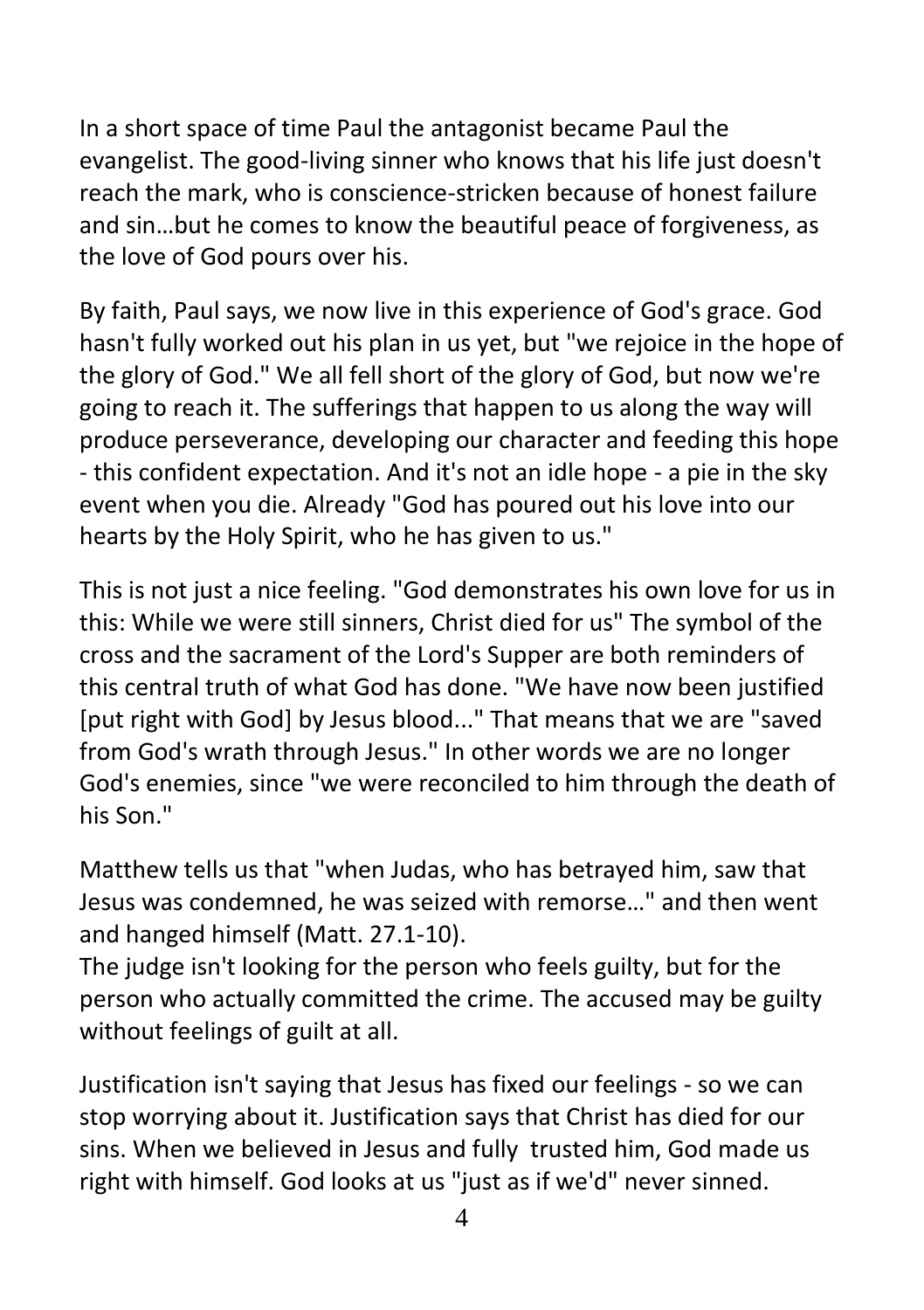Forgiven - put right with God - peace with God - the confident hope of becoming what God has always meant us to be - no longer enemies but God's friends. "I – We are a new creation no more in condemnation, here in the grace of God I - we stand" Thanks be to God!

If we once again look at the story of Paul's meeting with Jesus on the road to Damascus, Paul was no longer the defiant antagonist against the Christians, Jesus followers, no Paul was broken. Paul during a time of isolation, had time to think and reassess his life through the power of the Holy Spirit.

Paul became a new man, working and serving Jesus preaching the gospel serving his new Lord, Jesus.

In our bible reading from Mathew Jesus talked about a harvest to be gathered in. Paul became a harvester for Jesus working here in Gods Kingdom on earth bringing people to know and love God, through his son Jesus. This is Faith in Action, something we are all encouraged to do.

At this time of lock down, our farmers are not getting the worker to pick the crops in their fields. Will we get our strawberries this year and what about the lovely Kentish black cherries will we see them in our super market.

We are just beginning to see signs of the COVID19 easing a little. It's not over yet, by any means, and we still have to take care to protect ourselves and others. But where do we stand as Jesus disciples, we as his disciples of today are his harvesters of souls, how do we continue to work as harvesters for God.

It's not easy, but we are not alone, our God walks beside us. Some time ago I read about a group of Christians, I think they were called the navigators, who before they left home every day, would pray that God would allow them to meet someone to talk to about the Gospel. I